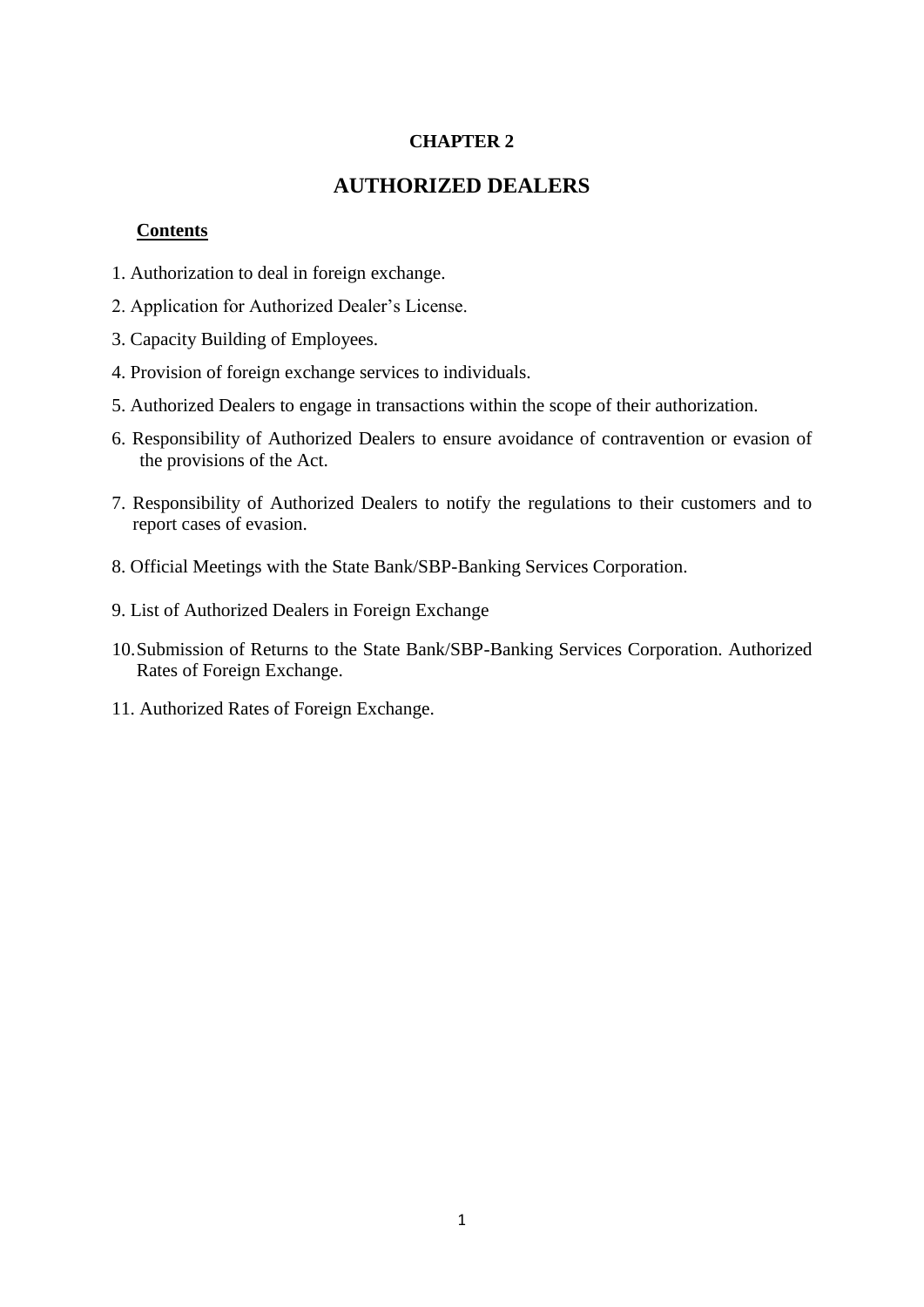# **CHAPTER 2**

# **AUTHORIZED DEALERS**

### **1. Authorization to deal in foreign exchange.**

(i)In terms of the powers vested in it by section 3 (1)  $\&$  3 (2) of the Foreign Exchange Regulation Act, 1947 (the Act), the State Bank may, on application, authorize any person to deal in foreign exchange. The State Bank may authorize dealings in all foreign currencies or may restrict dealings in specified foreign currencies only. Further, it may authorize transactions of all descriptions in foreign currencies or may restrict to specified transactions only.

(ii) The license to deal in approved foreign exchange transactions of all descriptions is issued to scheduled banks.

# **2. Application for Authorized Dealer's License.**

(i)The Head Office of a bank, or the Principal Office in Pakistan in the case of a foreign bank, may apply for grant of Authorized Dealer's license to the Director, Exchange Policy Department, State Bank of Pakistan, Karachi. While applying for the license, the bank should mention the nature of transactions that are desired to be dealt with alongwith the confirmation that trained staff, required systems, equipments etc. to handle foreign exchange transactions are available with the bank.

(ii)Once the bank has been granted status of the Authorized Dealer through issuance of foreign exchange license by the State Bank, it may designate its branches to undertake permissible foreign exchange business. In case it is decided by the Authorized Dealer to designate a new branch to deal in foreign exchange (hereinafter referred to as 'authorized branch'), the Head /Principal Office of the respective bank shall communicate name and address of such branch to the Director, Statistics & Data Warehouse Department, State Bank of Pakistan, Karachi who will allocate a code number to the branch for statistical reporting purpose. The authorized branch can thereafter start conducting the foreign exchange business.

(iii) Every authorized branch is permitted to deal in foreign currency notes, coins, deposits, credits, drafts, traveler's cheques, letters of credit and bills of exchange, expressed or drawn in Pakistan currency but payable in any foreign currency. Such transactions should be reported to the State Bank by the Head /Principal Office of the Authorized Dealer on behalf of its authorized branches after consolidation through the prescribed returns.

(iv) The State Bank may, without assigning any reason, refuse to grant the license to deal in foreign exchange. It may also withdraw an authorization/license already granted to a bank or prohibit dealings in foreign exchange by any authorized branch of an Authorized Dealer in accordance with the powers vested in it by section 3B of the Act.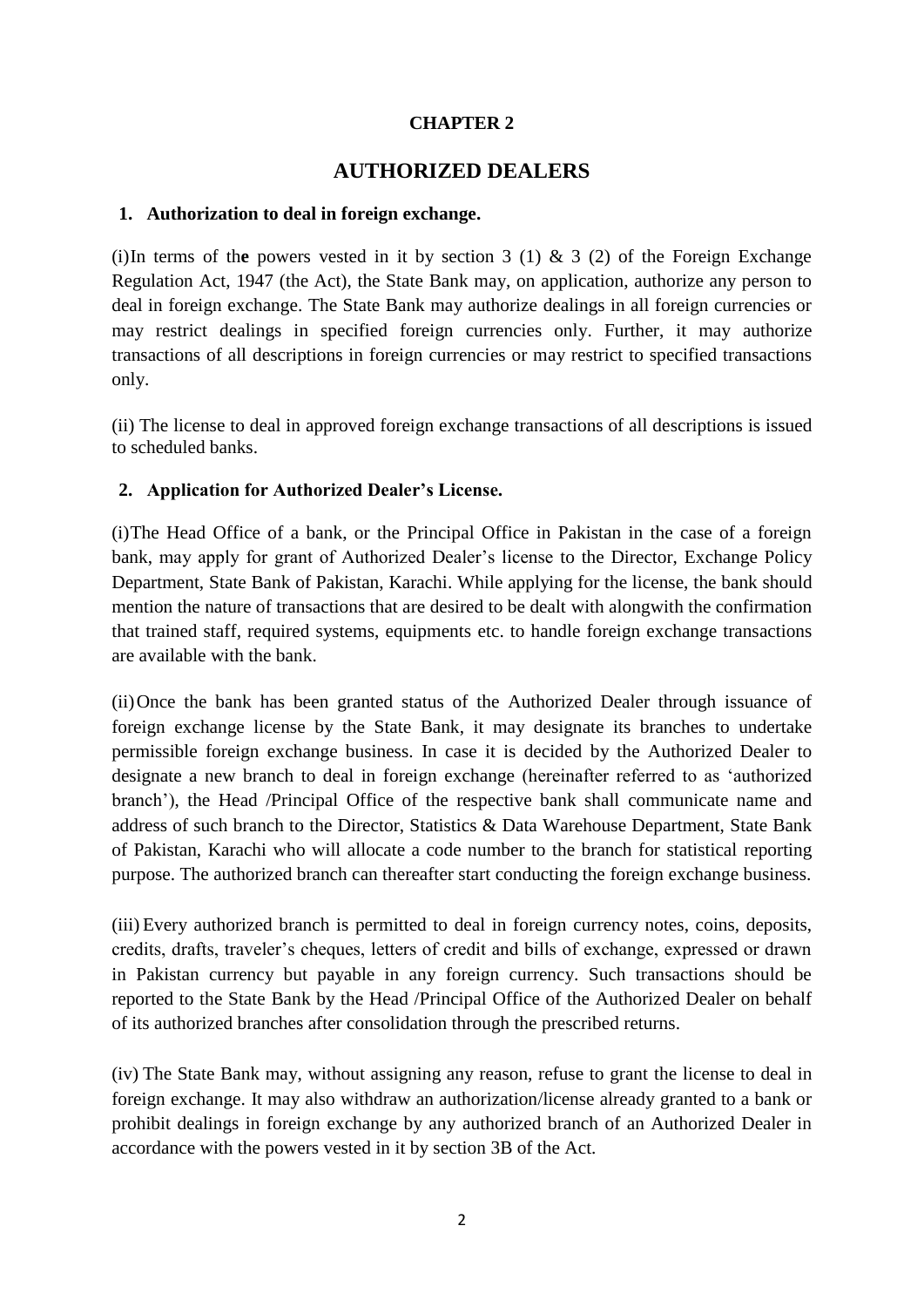# **3. Capacity Building of Employees.**

In order to establish a continuous learning atmosphere and encourage enhancing the overall capacity of the employees, Authorized Dealers should prepare a comprehensive training and development policy duly approved by their Board of Directors for all major foreign exchange areas which should, interalia, cover processes related to selection of employees for specific training programs and implement the following specific parameters/guidelines:

- (i) Authorized Dealers, at the beginning of each calendar year, shall make assessment in respect of each related employee regarding his/her training needs in the area of foreign exchange.
- (ii) Specific areas of focus for training including international trade, foreign currency accounts, remittances, inward/outward investments etc. may be identified by Authorized Dealers before the start of each calendar year keeping in view risks associated with different areas.
- (iii) In addition to professional qualification, function specific trainings in the area of foreign exchange should be given due weightage towards career growth of concerned employees.
- (iv) While preparing training modules in the area of foreign exchange, Authorized Dealers must also ensure that function specific trainings in critical areas such as AML/CFT, E-Commerce, IT Operations etc. form integral part thereof.
- (v) Authorized Dealers should also develop training plans for employees posted at branches located in remote areas to ensure their capacity building at par with those posted in urban centres.
- (vi) Authorized Dealers may develop in-house trainers for providing adequate internal support to their training and development initiatives. They should also chalk out a suitable mechanism to assess the performance of employees after trainings.
- (vii) Authorized Dealers should enhance coordination with Institute of Bankers Pakistan (IBP), National Institute of Banking & Finance (NIBAF) and local business management schools/universities directly or through Pakistan Banks Association (PBA) to develop and design specific courses that cater to the specific needs of their employees.

# **4. Provision of foreign exchange services to individuals**

Detailed instructions/guidelines for processing the requests seeking release/remittance of foreign exchange on account of genuine foreign exchange needs of Pakistani citizens (individuals) in connection with education, medical treatment, travel, training etc. and other purposes are given in Chapter 17 of the Manual.

In order to provide seamless services to the individuals, Authorized Dealers should ensure the following: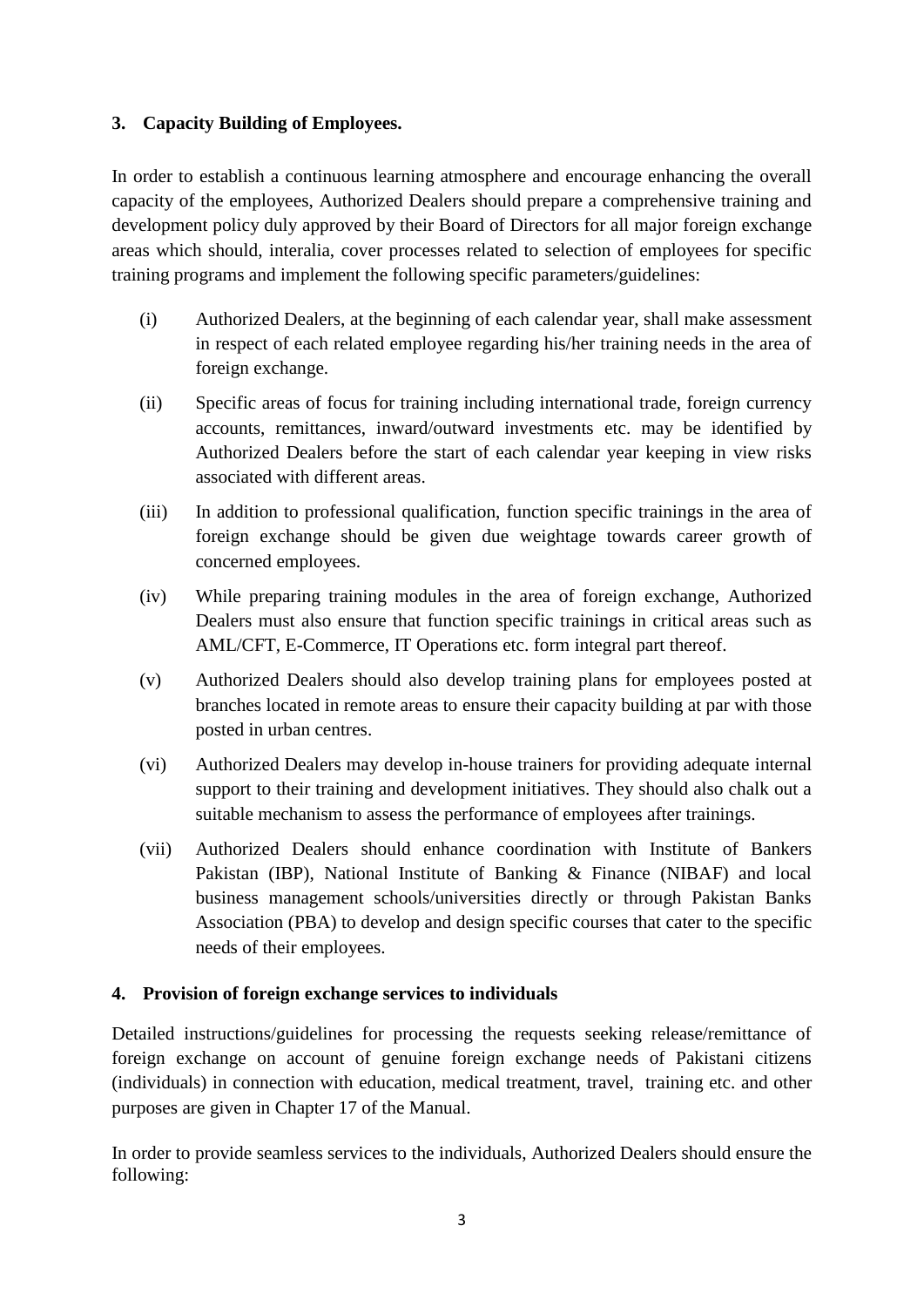- (i) The foreign exchange services on account of Travel, Education and Medical Treatment abroad are offered by their all authorized branches efficiently.
- (ii) The officials dealing with the customers for foreign exchange services, including those posted at contact/call centres of Authorized Dealer, have been adequately trained in foreign exchange business and possess adequate knowledge of rules and regulations governing individual foreign exchange needs.
- (iii) A focal person is appointed at Head/Principal Office level in relation to handling foreign exchange services and related matters.
- (iv) All necessary measures to create awareness amongst their customers about foreign exchange services are taken besides making relevant details of foreign exchange services available at their official websites.
- (v) Adequate stock of related foreign currency notes is available with the authorized branches for meeting customers' requirements.

# **5. Authorized Dealers to engage in transactions within the scope of their authorization.**

An Authorized Dealer shall, in all its dealings in foreign exchange, comply with such general or special instructions which the State Bank may give from time to time and shall not engage in any transaction involving foreign exchange which is not in conformity with the terms of its authorization.

## **6. Responsibility of the Authorized Dealers to ensure avoidance of contravention or evasion of the provisions of the Act.**

An Authorized Dealer, before undertaking any foreign exchange transaction on behalf of any person, shall require that person to make such declarations and to give such information as will reasonably satisfy it that the transaction will not involve and is not designed for the purpose of contravention or evasion of any of the provisions of the Act or of any rules, directions or orders made thereunder. If any person refuses to comply with any such requirement or makes only unsatisfactory compliance therewith, the Authorized Dealer should refuse to undertake the transaction and, if it has reason to believe that contravention or evasion of the provision of the Act is contemplated, it should report the matter to the State Bank.

## **7. Responsibility of Authorized Dealers to notify the regulations to their customers and to report cases of evasion.**

Authorized Dealers are required to bring the Foreign Exchange regulations to the notice of their customers and to ensure compliance in their day to day operations. They should also report to the State Bank every case of evasion or attempt, direct or indirect, at evasion of the provisions of the Act and Notifications or any rules, orders or directions issued thereunder, immediately as it comes to their notice.